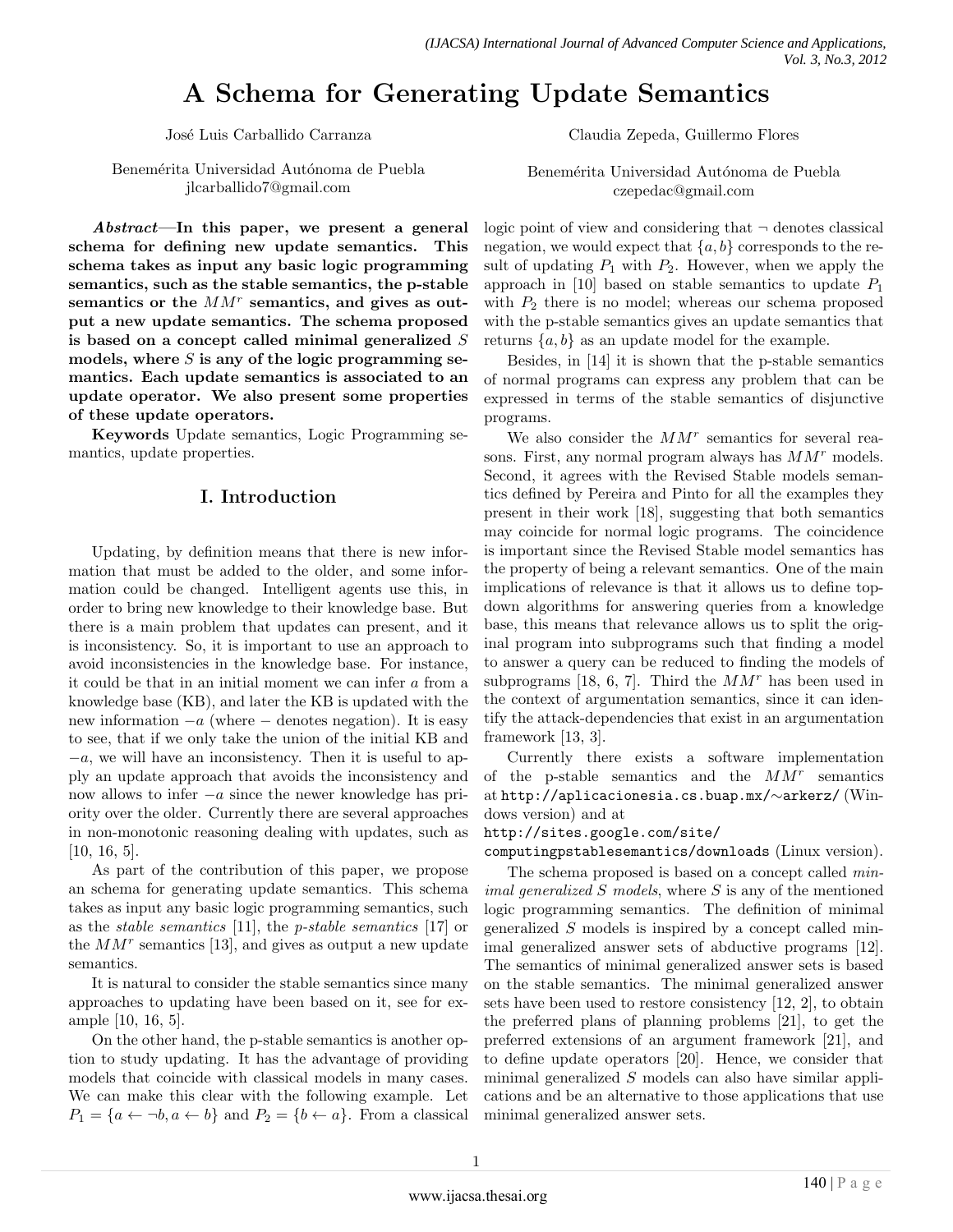Each update semantics is associated to an update operator. Here we also present some properties of these update operators. These properties correspond to the properties of the update operator defined and analized by Eiter et al. [9] and J. J. Alferes et al. in [1], except for one of them called *independent parts property*. This last property refers to the general principle that asserts that completely independent parts of a program should not interfere with each other.

In section we summarize some basic concepts and definitions used to understand this paper. In section we review the minimal generalized *S* models. In section we present our schema for defining new update semantics and some formal properties. Finally, in section we present some conclusions.

## **II. Background**

In this section, we define the syntax of the logic programs that we will use in this paper. In terms of logic programming semantics, we present the definition of the stable model semantics, the p-stable model semantics, and the *MM<sup>r</sup>* semantics.

## **A. Logic programs**

We use the language of propositional logic in the usual way. We consider *propositional symbols*: *p, q, . . .* ; *propositional connectives*:  $\land$ ,  $\lor$ ,  $\rightarrow$ ,  $\neg$ ,  $\neg$ ; and *auxiliary symbols*: '(',')','.'. Well formed propositional formulas are defined as usual. We consider two types of negation: strong or classical negation (written as *−*) and negation-as-failure (written as *¬*). Intuitively,  $\neg a$  is true whenever there is no reason to believe *a*, whereas *−a* requires a proof of the negated atom. An *atom* is a propositional symbol. A *literal* is either an atom *a* or the strong negation of an atom *−a*.

A *normal* clause is a clause of the form  $a \leftarrow b_1 \wedge \ldots \wedge b_n$ *b*<sup>*n*</sup> *∧ →b*<sup>*n*</sup><sub>*n*+*n*</sub> *∧ ... ∧ →b*<sub>*n*+*m*</sub> where *a* and each of the *b*<sup>*i*</sup> are atoms for  $1 \leq i \leq n+m$ . In a slight abuse of notation we will denote such a clause by the formula  $a \leftarrow \mathcal{B}^+ \cup \neg \mathcal{B}^$ where the set  $\{b_1, \ldots, b_n\}$  will be denoted by  $\mathcal{B}^+$ , and the set  ${b_{n+1}, \ldots, b_{n+m}}$  will be denoted by *B*<sup>-</sup>. Given a normal clause  $a \leftarrow \mathcal{B}^+ \cup \neg \mathcal{B}^-$ , denoted by *r*, we say that  $a = H(r)$ is the *head* and  $\mathcal{B}^+(r) \cup \neg \mathcal{B}^-(r)$  is the *body* of the clause.

A clause with an empty body is called a *fact*; and a clause with an empty head is called a *constraint*. Facts and constraints are also denoted as  $a \leftarrow$  and  $\leftarrow \mathcal{B}^+ \cup \neg \mathcal{B}^$ respectively. We define a *normal logic program P*, as a finite set of normal clauses. The signature of a normal logic program  $P$ , denoted as  $\mathcal{L}_P$ , is the set of atoms that occur in *P*. Given a set of atoms *M* and a signature  $\mathcal{L}$ , we define  $\neg M = {\neg a \mid a \in \mathcal{L} \setminus M}$ . Since we shall restrict our discussion to propositional programs, we take for granted that programs with predicate symbols are only an abbreviation of the ground program. From now on, by *program* we will mean a normal logic program when ambiguity does not arise.

In our programs we will manage the strong negation *−*

as follows: each atom *−a* is replaced by a new atom symbol *a ′* which does not appear in the language of the program and we add the constraint  $\leftarrow a \land a'$  to the program.

## **B. Logic programming semantics**

Here, we present the definitions of three logic programming semantics. Note that we only consider 2-valued logic programming semantics.

**Definition 1.** *A logic programming semantics S is a mapping from the class of all programs into the power set of the set of (2-valued) models.*

We sometimes refer to *logic programming semantics* as *semantics*, when no ambiguity arises. The semantics that we consider in this paper are: the *MM<sup>r</sup>* semantics [13] that is based on the *the minimal model semantics* (denoted by *MM*), *the stable model semantics* [11] (denoted by *stable*), and *the p-stable model semantics* [17] (denoted by *p*-*stable*). We will review these semantics in the next subsections. From now on, we assume that the reader is familiar with the notion of an *interpretation* and *validity* [19].

When considering any particular semantics of a normal program with constraints  $P \cup R$  ( $R$  is the set of constraints), we will understand the models given by that semantics of the program *P* that make the clauses of *R* valid in the sense of classical logic.

#### **Stable semantics**

The stable semantics was defined in terms of the so called *Gelfond-Lifschitz reduction* [11] and it is usually studied in the context of syntax dependent transformations on programs. The following definition of a stable model for normal programs was presented in [11].

**Definition 2.** Let P be any program. For any set  $M \subseteq \mathcal{L}_P$ , *let*  $P^M$  *be the definite program obtained from P by deleting each rule that has a literal*  $\neg l$  *in its body with*  $l \in M$ *, and then all literals ¬l in the bodies of the remaining clauses. Clearly*  $P^M$  *does not contain*  $\neg$ *, then M is a stable model of P* if and only if M is a minimal model of  $P^M$ .

**Example 3.** *Let*  $M = \{b\}$  *and*  $P$  *be the following program:*  ${b \leftarrow \neg a, c \leftarrow \neg b, b \leftarrow, c \leftarrow a}$ *. Notice that*  $P^{\tilde{M}}$  *has three models:*  $\{b\}$ ,  $\{b, c\}$  *and*  $\{a, b, c\}$ *. Since the minimal model among these models is {b}, we can say that M is a stable model of P.*

#### **p-stable semantics**

Before defining the p-stable semantics (introduced in [17]), we define some basic concepts. Logical inference in classic logic is denoted by *⊢*. Given a set of proposition symbols *S* and a theory (a set of well-formed formulas)  $\Gamma$ ,  $\Gamma \vdash S$  if and only if  $\forall s \in S$ ,  $\Gamma \vdash s$ . When we treat a program as a theory, each negative literal  $\neg a$  is regarded as the standard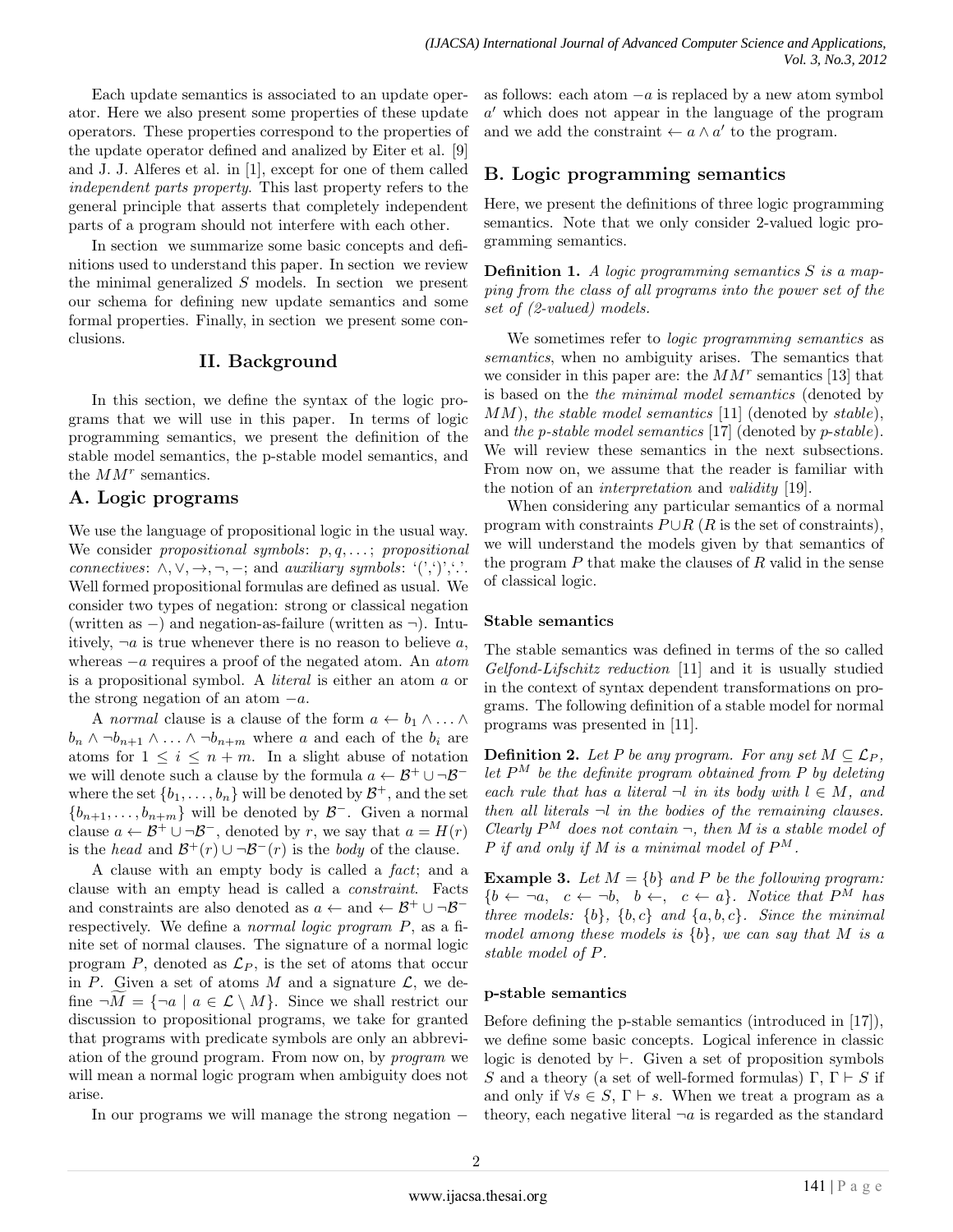negation operator in classical logic. Given a normal program P, if  $M \subseteq \mathcal{L}_P$ , we write  $P \Vdash M$  when:  $P \vdash M$  and M is a classical 2-valued model of *P*.

The p-stable semantics is defined in terms of a single reduction which is defined as follows:

**Definition 4.** *[17] Let P be a program and M be a set of literals. We define*

$$
RED(P, M) = \{a \leftarrow \mathcal{B}^+ \cup \neg(\mathcal{B}^- \cap M) \mid a \leftarrow \mathcal{B}^+ \cup \neg\mathcal{B}^- \in P\}
$$

**Example 5.** Let us consider the program  $P_1 = \{a \leftarrow$  $\neg b \land \neg c$ ,  $a \leftarrow b$ ,  $b \leftarrow a$ } and the set of atoms  $M_1 = \{a, b\}$ . *We can see that*  $RED(P, M)$  *is:*  $\{a \leftarrow \neg b, \ a \leftarrow b, \ b \leftarrow a\}$ *.* 

Next we present the definition of the p-stable semantics for normal programs.

**Definition 6.** *[17] Let P be a program and M be a set of atoms. We say that M is a p-stable model of P if*  $RED(P, M) \Vdash M$ *. We use p-stable to denote the semantics operator of p-stable models.*

Example 7. Let us consider again  $P_1$  and  $M_1$  of Exam*ple 5. Let us verify whether*  $M_1$  *is a p-stable model of*  $P_1$ *. First, we can see that M*<sup>1</sup> *is a model of P*1*, i.e., for each clause*  $C$  *of*  $P_1$ ,  $M_1$  *evaluates*  $C$  *to true. We also can verify that*  $RED(P_1, M_1) \vdash M_1$ . Then we can conclude that  $RED(P_1, M_1) \Vdash M_1$ *. Hence,*  $M_1$  *is a p-stable model of*  $P_1$ *.* 

The following examples illustrate how to obtain the pstable models. The first example shows a program with a single p-stable model, which is also a classical model. The second example shows a program which has no stable models and whose p-stable and classical models are the same.

**Example 8.** Let  $P = \{q \leftarrow \neg q\}$ . Let us take  $M = \{q\}$  then  $RED(P, M) = \{q \leftarrow \neg q\}$ *. It is clear that M* models *P in classical logic and*  $RED(P, M) \models M$  *since*  $(\neg q \rightarrow q) \rightarrow q$ *is a theorem in classical logic with the negation*  $\neg$ , *now interpreted as classical negation. Therefore M is a p-stable model of P.*

**Example 9.** Let  $P = \{a \leftarrow \neg b, a \leftarrow b, b \leftarrow a\}$ . We *can verify that*  $M = \{a, b\}$  *models the clauses of*  $P$  *in classical logic.* We find that  $RED(P, M) = P$ *. Now, from the first and third clause, it follows that*  $(¬b → b)$  *where the*  $negation - is now interpreted as classical negation. Since$  $(¬b → b) → b$  *is a theorem in classical logic, it follows that*  $RED(P, M) \models M$ *. Therefore, M is a p-stable model of P.* 

It is worth mentioning that there exists also a characterization of the p-stable semantics in terms of the paraconsistent logic  $G'_{3}$ , interested readers can see [14, 15, 17].

#### **Minimal model semantics**

An interpretation *M* is called a (2-valued) *model* of *P* if and only if for each clause  $c \in P$ ,  $M(c) = 1$ . We say that M

is a *minimal model* of *P* if and only if there does not exist a model *M'* of *P* such that  $M' \subset M$ ,  $M' \neq M$  [19]. We will denote by  $MM(P)$  the set of all the minimal models of a given logic program *P*. Usually *MM* is called *minimal model semantics*.

**Example 10.** *Let P be the program*  $\{a \leftarrow \neg b, \quad b \leftarrow \}$  $\neg a, \quad a \leftarrow \neg c, \quad c \leftarrow \neg a$ . As we can see, P has five *models: {a}, {b, c}, {a, c}, {a, b}, {a, b, c}; however, P has just two minimal models:*  $\{b, c\}$ ,  $\{a\}$ *. Hence*  $MM(P)$  = *{ {b, c}, {a} }.*

#### **The** *MM<sup>r</sup>* **semantics**

A program *P* induces a notion of *dependency* between atoms from *L<sup>P</sup>* [13]. We say that *a depends immediately on b*, if and only if, *b* appears in the body of a clause in *P*, such that *a* appears in its head. The two place relation *depends on* is the transitive closure of *depends immediately on* [13]. The set of dependencies of an atom x, denoted by *dependencies-of*  $(x)$ , corresponds to the set *{a | x depends on a}*.

**Example 11.** *[13] Let us consider the following program,*  $P = \{e \leftarrow e, \quad c \leftarrow c, \quad a \leftarrow \neg b \land c, \quad b \leftarrow \right\}$  $\neg a \land \neg e, d \leftarrow b$ .

*The dependency relations between the atoms of L<sup>P</sup> are*  $as follows: depends on the  $f(a) = \{a, b, c, e\}$ ; *dependence*$  $of(b) = \{a, b, c, e\}$ ; dependencies-of(*c*) =  $\{c\}$ ; dependencies $of(d) = \{a, b, c, e\}$ ; and dependencies-of(e) =  $\{e\}$ .

We take  $\leq_P$  to denote the strict partial order defined as follows:  $x < p$  *y*, if and only if, *y depends-on x* and x does not *depend-on y*. By considering the relation  $\langle P \rangle$ , each atom of  $\mathcal{L}_P$  is assigned an order as follows: An atom  $x$ *is of order* 0, if x is minimal in  $\leq_P$ . An atom x is of order  $n + 1$ , if *n* is the maximal order of the atoms on which *x* depends.

We say that a program  $P$  is of order  $n$ , if  $n$  is the maximum order of its atoms. We can also break a program *P* of order *n* into the disjointed union of programs *P<sup>i</sup>* with  $0 \leq i \leq n$ , such that  $P_i$  is the set of clauses for which the head is of order *i* (*w.r.t. P*). The empty program has order 0. We say that  $P_0, \ldots, P_n$  are the *components* of *P*.

**Example 12.** *By considering the program P in Example 11, we can see that: d is of order* 2*, a is of order* 1*, b is of order* 1*, e is of order* 0*, and c is of order* 0*. This means that P is a program of order* 2*. The following table illustrates how the program P can be broken into the disjointed union of the following relevant modules or components*  $P_0 = \{e \leftarrow e, \quad c \leftarrow c\}, P_1 = \{a \leftarrow \neg b \land c, \quad b \leftarrow \neg c\}$  $\neg a \land \neg e$ ,  $P_2 = \{d \leftarrow b\}$ .

Next we present a reduction that will be used to define the *MM<sup>r</sup>* semantics.

Let *P* be a program and  $A = \langle T; F \rangle$  be a pair of disjoint sets of atoms. The reduction  $R(P, A)$  is obtained by 2 steps [13]: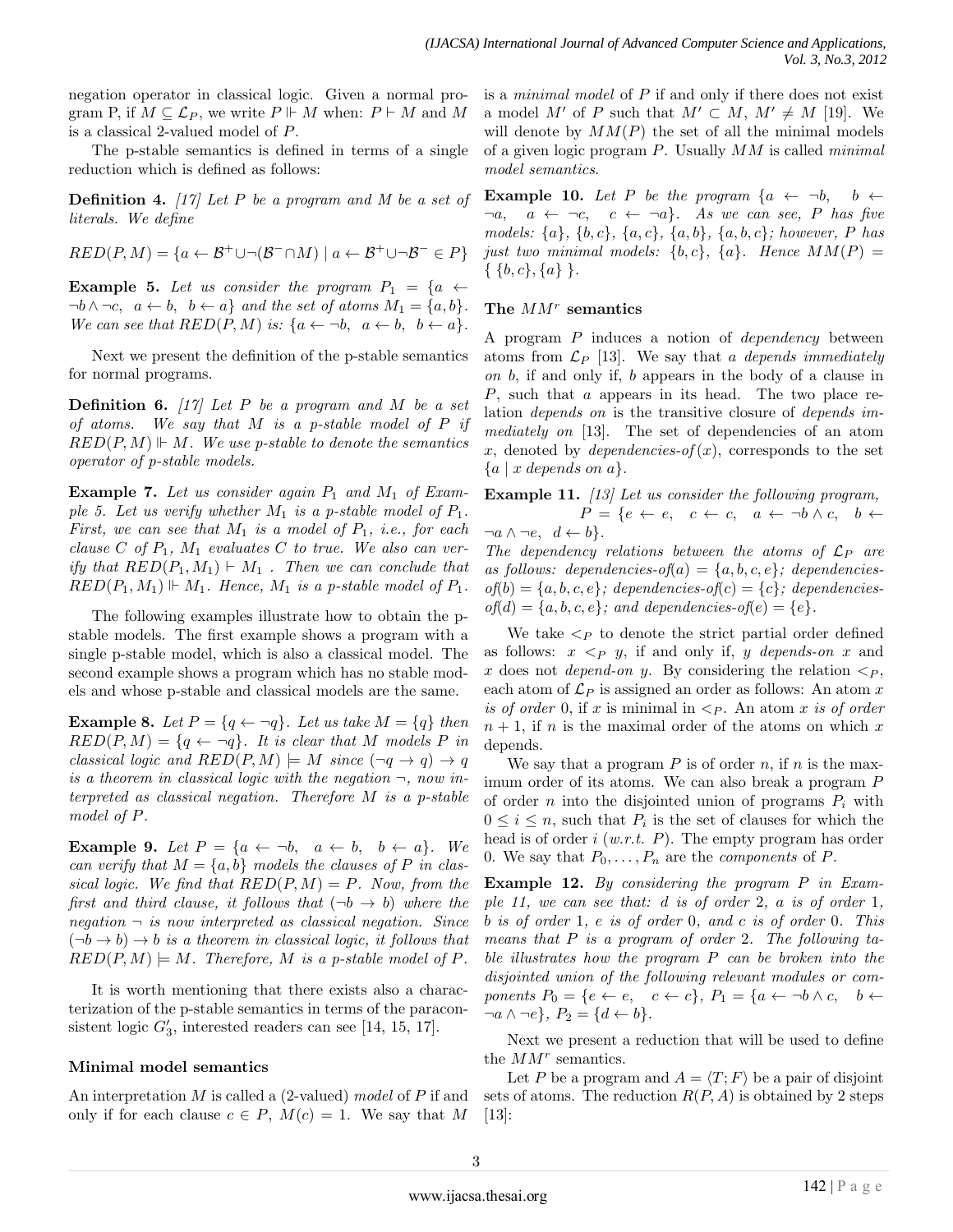- 1. Let *R′* (*P, A*) be the program obtained in the following steps:
	- (a) We replace every atom *x* that occurs in the bodies of *P* by 1 if  $x \in T$ , and we replace every atom x that occurs in the bodies of *P* by 0 if  $x \in F$ ;
	- (b) we replace every occurrence of  $\neg 1$  by 0 and  $\neg 0$ by 1;
	- (c) every clause with a 0 in its body is removed;
	- (d) finally we remove every occurrence of 1 in the body of the clauses.
- 2. Given the set of transformations  $\mathcal{CS}$  = *{RED*<sup>+</sup>*, RED−, Success, F ailure, Loop}*, in [8] it is shown that a normal program *P* can be reduced to another normal program  $norm_{CS}(P)$  after applying those transformations a finite number of times. The program  $norm_{CS}(P)$  is unique and is called the normal form of program *P* with respect to the system *CS*. We will denote  $R(P, A) = norm_{CS}(R'(P, A)).$ The definitions of the transformations in *CS* are:

(a) If 
$$
r \in P
$$
 and  $a \in B^-(r)$   $\nexists r' \in P : H(r') = a$ , then  
\n
$$
\mathbf{RED}^+(P) = (P \setminus \{r\}) \cup \{H(r) \leftarrow B^+(r) \cup \neg(B^-(r) \setminus \{a\}\}\}
$$

(b) If  $r \in P$  and  $a \leftarrow \in P$  such that  $a \in B^-(r)$ , then

$$
\mathbf{RED}^-(P) = P \setminus \{r\}
$$

(c) If  $r \in P$  and  $a \leftarrow \in P$  such that  $a \in B^+(r)$ , then

$$
\mathbf{Success}(P) = (P \setminus \{r\}) \cup \{H(r) \leftarrow (B^+(r) \setminus \{a\}) \cup \neg B^-(r)\}
$$

- (d) If  $r \in P$  and  $a \in B^+(r) \not\exists r' \in P : H(r') = a$ , then **Failure** $(P) = P \setminus \{r\}$
- (e) Let *M* be unique minimal model of the positive program

$$
POS(P) = \{H(r) \leftarrow B^{+}(r) : r \in P\}
$$

then

$$
LOOP(P) = \{r : r \in P, B^+(r) \subseteq M\}
$$

**Example 13.**  $[13]$  Let  $Q = \{a \leftarrow \neg b \land c, b \leftarrow \neg a \land \neg e, d \leftarrow \neg b \land \neg c, d \leftarrow \neg b \land \neg c \}$ *b, b* ← *e,*  $m$  ←  $n, n$  ←  $m$ *},* and let *A be the pair of sets of*  $atoms (\{c\}; \{e\})$ *. Thus,*  $R'(Q, A) = \{a \leftarrow \neg b, b \leftarrow \neg a, d \leftarrow \emptyset\}$  $b, m \leftarrow n, n \leftarrow m$  $}.$  *Hence,*  $R(Q, A) = \{a \leftarrow \neg b, b \leftarrow \neg b, b \leftarrow \neg b, b \leftarrow \neg b, b \leftarrow \neg b, b \leftarrow \neg b, b \leftarrow \neg b, b \leftarrow \neg b, b \leftarrow \neg b, b \leftarrow \neg b, b \leftarrow \neg b, b \leftarrow \neg b, b \leftarrow \neg b, b \leftarrow \neg b, b \leftarrow \neg b, b \leftarrow \neg b, b \leftarrow \neg b, b \leftarrow \neg b, b \leftarrow \neg b, b \leftarrow \neg b, b \leftarrow \neg b, b \leftarrow \neg b, b \leftarrow \neg b,$  $\neg a, d \leftarrow b$ .

Now, in order to define the *MM<sup>r</sup>* semantics, we first define the  $MM_c^r$  semantics in terms of the Minimal Model semantics, denoted by *MM*.

**Definition 14.** *Given*  $A = \{A_1 \dots A_n\}$  *where the*  $A_i$ *,*  $1 \leq i \leq n$  are sets, and  $\mathbf{B} = \{B_1 \dots B_m\}$  where the  $B_j$ ,  $1 \leq j \leq m$  are sets, we define  $A \oplus B = \{A_i \cup B_j \mid A_i \in B_j\}$  $A$  *and*  $B_i \in B$ .

**Definition 15.** [13] We define the associated  $MM_c^r$  seman*tics recursively as follows: Given a program P of order* 0*,*  $MM_c^r(P) = MM(P)$ *. For a program P of order*  $n > 0$  *we define*

$$
MM_c^r(P) = \bigcup_{M \in MM(P_0)} \{M\} \uplus MM_c^r(R(P \setminus P_0, \langle M; N \rangle))
$$

*where*  $N := (\mathcal{L}_{P_0} \cup \{a \in \mathcal{L}_P \mid a \notin Head(P)\}) \setminus M$ .

It is important to eliminate tautologies from the programs, since they can introduce non-desirable models. For example, if *P* is the program  ${a \leftarrow \neg b, b \leftarrow a, b}$ , then the minimal models for this program are *{a}* and *{b}*; however, after deleting the second rule, which is a tautology, it is clear that the second set, namely *{b}* is not an intended minimal model. Given a normal program *P*, we define  $Taut(P) = \{a \leftarrow \mathcal{B}^+ \cup \neg \mathcal{B}^- \in P \mid \mathcal{B}^+ \cap \mathcal{B}^- \neq \emptyset \text{ or } a \in \mathcal{B}^+\}.$ 

**Definition 16.** *[13] Let P be a normal program. We define*  $MM^r(P) = MM_c^r(P \setminus Taut(P)).$ 

The following example illustrates our two previous definitions.

**Example 17.** Let us consider the program  $E = \{a \leftarrow$  $\neg b, \, b \leftarrow \neg a, \, p \leftarrow \neg b, \, p \leftarrow \neg p$ . We are going to compute *the*  $MM_c^r(E)$ *.* According to Definition 15, since *E is of order* 1*, then we need to obtain the following:*  $1)$   $MM(E_0)$ ,

2)  $MM_c^r(R(E \setminus E_0, \langle M; N \rangle))$  *for each*  $M \in MM(E_0)$ *, and 3) MM<sup>r</sup> c*  $(E)$  =  $\bigcup_{M \in MM(E_0)} \{M\}$  ⊎  $MM_c^r(R(E \setminus$ *E*0*,⟨M*; *N⟩*))*.*

*Obtaining*  $MM(E_0)$ : Let us see that  $E_0 = \{a \leftarrow \neg b, \ b \leftarrow \emptyset\}$ *¬a} is the component of order* 0 *of program E. Thus*  $MM(E_0) = MM(E_0) = \{\{a\},\{b\}\}.$ 

 $$  $MM(E_0)$ : *There are two cases to consider.* 

*Let us consider M to be {a}. Then E′ is the program*  $R(E \setminus E_0, \langle M; N \rangle)$  *with*  $E \setminus E_0 = \{p \leftarrow \neg b, \quad p \leftarrow \neg p\}$ , *and*  $N = \{b\}$ *. We can see that*  $E' = \{p \leftarrow, p \leftarrow \neg p\}$ *. Now we need to obtain*  $MM_c^r(E')$  *which is the same as MM*(*E'*) = {{*p*}}*<i>. Hence,* {*M*}  $\uplus$  *MM*<sup>*r*</sup></sup>(*E'*) = {{*a*}}  $\uplus$ *{{p}}* = *{{a, p}}.*

*Let us consider M to be {b}. Let E′ be the program*  $R(E \setminus E_0, \langle M; N \rangle)$  *with*  $E \setminus E_0 = \{p \leftarrow \neg b, p \leftarrow \neg p\}$ , and  $N = \{a\}$ *. We can see that*  $E' = \{p \leftarrow \neg p\}$ *. Now we need to obtain*  $MM_c^r(E')$  *which is the same as*  $MM(E') = \{\{p\}\}.$ *Hence,*  $\{M\} \uplus MM_c^r(E') = \{\{b\}\} \uplus \{\{p\}\} = \{\{b,p\}\}.$ 

*Obtaining*  $MM_c^r(E)$ : It is easy to verify that  $MM_c^r(E)$  = ∪  $M \in MM(E_0)$   $\{M\}$  ⊎  $MM_c^r(R(E \setminus$  $E_0$ ,  $\langle M; N \rangle$ )) = {{ $a, p$ }, { $b, p$ }}*.* 

*Since E is a program with no tautologies then*  $MM^{r}(E) =$  $MM_c^r(E)$ .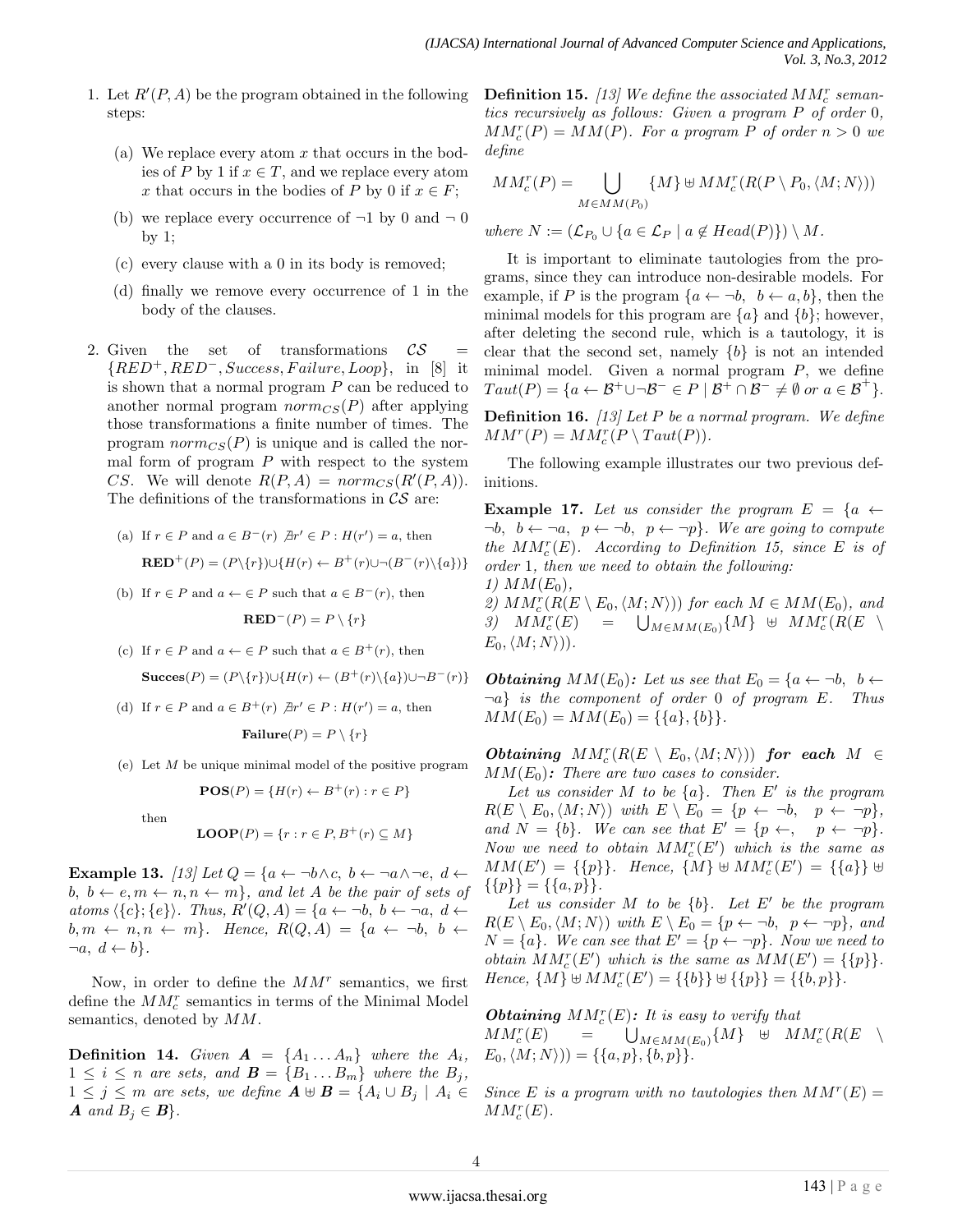#### **Some properties of logic programming semantics**

Not all normal programs have p-stable models or stable models [17, 11], although they always have *MM<sup>r</sup>* models [13], that is why it is convenient to have the next definition.

**Definition 18.** *Let S be any of the three semantics. Let P be a program. We say that P is S consistent if P has at least one S model. We say that P is S inconsistent if P does not have S models.*

Now, we present two notions of equivalence for programs.

**Definition 19.** *[4] Let S be any of the three semantics. Two programs*  $P_1$  *and*  $P_2$  *are equivalent, denoted by*  $P_1 \equiv_S$  $P_2$ , if  $P_1$  *and*  $P_2$  *have the same S models. Two programs*  $P_1$ *and*  $P_2$  *are strongly equivalent, denoted by*  $P_1 \equiv_{S E(S)} P_2$ *, if*  $(P_1 ∪ P) \equiv_S (P_2 ∪ P)$  *for every program P. We will drop the subindex S that follows the equivalent symbol whenever no ambiguity arises.*

The following lemma<sup>1</sup> indicates that given a program *P* and an atom *x* that does not occur in *P*, we can define a new program *P ′* such that *P* and *P ′* are equivalent and  $\mathcal{L}_{P'} = \mathcal{L}_P \cup \{x\}$ . The two programs must have the same clauses except for one of them. One of the clauses in *P ′* corresponds to one of the clauses in *P* after adding  $\neg x$  to its body. This way, *P* and *P ′* have the same *S* models since *x* does not appear as the head of any clause in *P ′* .

**Lemma 20.** *Let S be any of the three semantics. Let P be a program and x be an atom,*  $x \notin \mathcal{L}_P$ *. Let r be any clause*  $a \leftarrow \mathcal{B}^+ \cup \neg \mathcal{B}^-$  *in P. Then M is a S model of P iff M is a S model of*  $(P \setminus \{r\}) \cup \{a \leftarrow B^+ \cup \neg(B^- \cup \{x\}\}\)$ .

## **III. Minimal generalized** *S* **models**

The definition of our schema for generate update semantics is based on a concept called Minimal Generalized *S* models, denoted as *MG S models*, where *S* is any of the three semantics given in the Section , namely *stable*, *p* − *stable*, or  $MM<sup>r</sup>$  semantics.

The intuition behind the MG *S* models is simple. Given a semantics *S*, a program *P* and a set of atoms *A*, the MG *S* models of *P* are the *S* models of  $P \cup \Delta$  that are obtained by adding the minimal subset  $\Delta \subseteq A$  to *P* for which  $P \cup \Delta$ has *S* models.<sup>2</sup> For instance, let us consider the program  $P = \{-a, a \leftarrow \neg b\}, A = \{b, c\}, \text{and the p-stable semantics, }$ hence  ${b, -a}$  is one of its MG p-stable models where the minimal subset of *A* added to *P* is  $\{b\}$ . We also can see that that *P* does not have p-stable models.

Next, we present the definition of abductive logic programs and their semantics in terms of the *minimal explicit generalized S models*. Then, we define the MG *S* models based on the minimal explicit generalized *S* models. These

definitions are similar to the definitions of syntax and semantics of abductive logic programs as presented in the context of the stable semantics in [2].

**Definition 21.** *Let S be a semantics. An abductive logic program is a pair*  $\langle P, A \rangle$  *where P is a program and A is a set of atoms, called abducibles.*  $\langle M, \Delta \rangle$  *is an explicit generalized S model, denoted as EG S model, of the abductive logic program*  $\langle P, A \rangle$  *iff*  $\Delta \subseteq A$  *and M is an S model of*  $P \cup \Delta$ *.* 

We give an ordering among EG *S* models in order to get the minimal of them.

**Definition 22.** Let *S* be a semantics. Let  $T = \langle P, A \rangle$  be *an abductive logic program. Let*  $\langle M_1, \Delta_1 \rangle$  *and*  $\langle M_2, \Delta_2 \rangle$  *be two EG S models of T*, we define  $\langle M_1, \Delta_1 \rangle < \langle M_2, \Delta_2 \rangle$  *if*  $\Delta_1 \subset \Delta_2$ *; this order is called inclusion order.*  $\langle M, \Delta \rangle$  *is a Minimal EG S model, denoted as MEG S model, of T iff*  $\langle M, \Delta \rangle$  *is an EG S model of T and it is minimal w.r.t. inclusion order.*

For practical purposes, given a MEG *S* model,  $\langle M, \Delta \rangle$ , we are only interested in its first entry, namely *M*, and we call it a *Minimal Generalized S model*, denoted as *MG S model*, of an abductive logic program.

**Example 23.** *Let S be the p-stable semantics. Let*  $\langle P, A \rangle$ *be the abductive logic program where the set of abductive atoms is*  $A = \{x_1, x_2\}$  *and*  $P = \{b \leftarrow \neg x_1, a \leftarrow \neg x_2\}$  $b \wedge \neg x_2$ ,  $-a$ *}. There are three EG p-stable models of ⟨P, A⟩ which are: ⟨{−a, x*1*}, {x*1*}⟩, ⟨{−a, b, x*2*}, {x*2*}⟩, and ⟨{−a, x*1*, x*2*}, {x*1*, x*2*}⟩. We can see that for* ∆ = *∅ there is no EG p-stable models. Therefore, the MEG p-stable models are ⟨{−a, x*1*}, {x*1*}⟩ and ⟨{−a, b, x*2*}, {x*2*}⟩, and the MG p-stable models are {−a, x*1*} and {−a, b, x*2*}.*

The following lemma presents some results about MEG *S* models that will be useful in a later section to show the properties of our update operator. The proof of this lemma is straightforward.

**Lemma 24.** *Let*  $T = \langle P, A \rangle$  *be an abductive logic program such that P is S consistent. Then,*

- *• M is a S model of P iff M is a MG S-model of T and*
- *if*  $\langle M, \Delta \rangle$  *is a MEG S model of T then*  $\Delta = \emptyset$ *.*

# **IV. Updates semantics and formal properties**

In this section, we define the general schema for generate update semantics based on the concept of MG *S* models, and we study some of its properties. We use  $\odot$ *S* to represent the update operator with respect to a semantics *S*. In order to obtain the *⊙S*-update models of a pair of logic programs  $(P_1, P_2)$ , called *update pair*, we define an update logic program, denoted as P. The update logic program is obtained

<sup>&</sup>lt;sup>1</sup>Its proof is straightforward.

<sup>&</sup>lt;sup>2</sup>By "adding the minimal subset  $\Delta \subseteq A$  to *P*", we mean that  $\Delta$  is interpreted as a set of facts defined by its elements.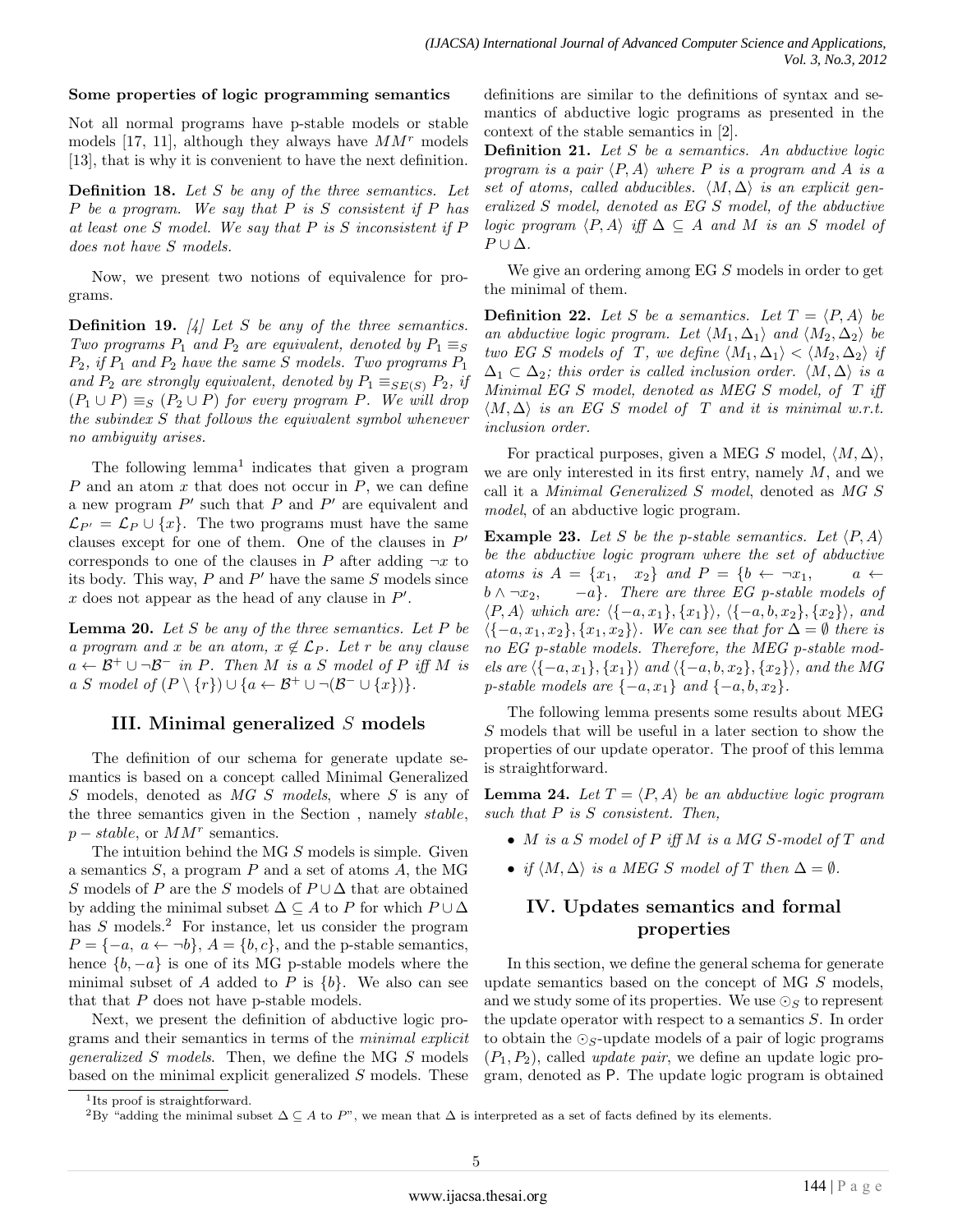by joining  $P'_1$  to  $P_2$ , where  $P'_1$  is the resulting program from transforming  $P_1$  as follows: at the end of each clause of *P*<sup>1</sup> which is not a constraint we add the negation-as-failure of an abducible (a new atom). The intuition behind the transformation applied to a program  $P_1$  consists in weakening the knowledge in  $P_1$  when giving more relevance to the knowledge contained in *P*<sup>2</sup> whose clauses are not modified. **Definition 25.** *Let*  $(P_1, P_2)$  *be an update pair over*  $\mathcal{L}_{P_1 \cup P_2}$ such that the number of clauses in  $P_1$  that are not con*straints is n*. Let  $\mathcal{L}_{P_1 \cup P_2}^* = \mathcal{L}_{P_1 \cup P_2} \cup A$  where *A is a set of n new abducible atoms, namely*  $A = \{a_i, 1 \leq i \leq n\}$  $n | a_i$  *is an atom,*  $a_i \notin \mathcal{L}_{P_1 \cup P_2}$  *and*  $a_i \neq a_j$  *if*  $i \neq j$ *}. We define the update logic program P of*  $(P_1, P_2)$  *over*  $\mathcal{L}_{P_1 \cup P_2}^*$ , *as the program consisting of the following clauses:*

- *1. all constraints in P*1*,*
- *2. the clauses*  $a \leftarrow \mathcal{B}^+ \cup \neg(\mathcal{B}^- \cup \{a_i\})$  *if*  $r_i = a \leftarrow$ *B*<sup>+</sup> ∪  $\neg$ *B*<sup>*−*</sup>  $\in$  *P*<sub>1</sub>*,* 1  $\leq$  *i*  $\leq$  *n and a<sub>i</sub>*  $\in$  *A,*
- *3. all clauses*  $r \in P_2$ .

*We define the abductive logic program of P as follows:*  $T = \langle P, A \rangle$ *.* 

In this way, given a semantics *S*, the intended *⊙S*update models of a pair of logic programs  $(P_1, P_2)$  are obtained by removing the abducible atoms from the MG *S* models of the abductive logic program *⟨*P*, A⟩*. Finally, the *⊙S*-update models are chosen as those that contain more information, i.e. maximal in the sense of inclusion of sets, from the intended *⊙S*-update models.

**Definition 26.** Let *S* be a semantics. Let  $(P_1, P_2)$  be an *update pair over*  $\mathcal{L}_{P_1 \cup P_2}$  *and*  $T$  *its abductive logic program. Then,*  $M \subseteq \mathcal{L}_{P_1 \cup P_2}$  *is an intended*  $\odot_S$ *-update model of*  $(P_1, P_2)$  *if and only if*  $M = M' \cap \mathcal{L}_{P_1 \cup P_2}$  *for some MG S model M′ of T. In case M is an intended ⊙S-update model of*  $(P_1, P_2)$  *and is maximal among all intended*  $\odot$ *Supdate models of*  $(P_1, P_2)$  *w.r.t. inclusion order, then M is*  $an \odot$ <sub>*S*</sub>-update model of  $(P_1, P_2)$ .

We can illustrate our semantics with the following example.

**Example 27.** Let *S* be the *p*-stable semantics. Let  $(P_1, P_2)$ *be an update pair over {a, b} where, P*<sup>1</sup> *and P*<sup>2</sup> *are the following logic programs,*  $P_1 = \{b \leftarrow, a \leftarrow b\}$  *and*  $P_2 = \{-a \leftarrow\}$ *. We can see that the update logic program P of*  $(P_1, P_2)$  *over*  $\mathcal{L}_{P_1 \cup P_2}^*$  *corresponds to the program P of Example 23 where the*  $x_i$  *are the abducible*  $a_i$ *. The intended ⊙*<sub>*p*−</sub>*stable*<sup>*-update models of*  $(P_1, P_2)$  *are*  $\{-a\}$  *and*  $\{-a, b\}$ *;*</sup> *and its only*  $\odot_{p-stable}$ *-update model is*  $\{-a, b\}$ *.* 

Now, we show that our update operator  $(\odot_S)$  satisfies several formal properties. These properties have been deeply analyzed, in the context of stable semantics, by several authors such as J. J. Alferes et al. in [1] or T. Eiter in [10], except for the last one. We will see that all the properties are expressed in terms of equivalence, hence it is useful to recall the two notions of equivalence for logic programs given in Definition 19. Since the *S* models of a logic program are sets of literals, we can see easily that *≡* represents an equivalence relation, and the logic programs *P*<sup>1</sup> and *P*<sup>2</sup> can be of any kind defined in this paper.

The following definition is used to define the last of our properties.

**Definition 28.** Let *S* be a semantics. Let  $(P_1, P_2)$  be a *pair of logic programs over L<sup>P</sup>*1*∪P*<sup>2</sup> *. We define the update semantic function of* (*P*1*, P*2) *as follows:*

 $SEM_{\odot S}(P_1, P_2)^3 = \{M \mid M \text{ is an } \odot_S$ *-update model of*  $(P_1, P_2)$ *}.* 

Now we define the properties for *⊙<sup>S</sup>* when *S* is the stable or p-stable semantics. In the case of the *MM<sup>r</sup>* semantics these properties have not been verified, the study of them are the topic of future work. Since the intuition behind the first six properties is easy, we only give a deeper explanation about the last property below. For any of the semantics *S* we have the following properties.

- **P1.** *Initialisation:* If *P* is a logic program then  $\emptyset \odot_S P \equiv$ *P*.
- **P2.** *Strong consistency:* Let  $P_1$  and  $P_2$  be logic programs. Suppose  $P_1 \cup P_2$  has at least one p-stable model. Then  $P_1 \odot_S P_2 \equiv P_1 \cup P_2$ .
- **P3.** *Idempotence:* If *P* is a logic program then  $P \odot_S P \equiv$ *P*.
- **P4.** *Weak noninterference:* If *P*<sup>1</sup> and *P*<sup>2</sup> are logic programs defined over disjoint alphabets, and both of them have p-stable models or do not, then  $P_1 \odot_S P_2 \equiv$  $P_2 \odot_S P_1$ .
- **P5.** *Weak irrelevance of syntax:* Let  $P$ ,  $P_1$  and  $P_2$ be logic programs under  $\mathcal{L}_{P}$ . If  $P_1 \equiv_{SE} P_2$  then  $P \odot_S P_1 \equiv P \odot_S P_2$ .
- **P6.** *Augmented update:* Let  $P_1$  and  $P_2$  be logic programs such that  $P_1 \subseteq P_2$ . Then  $P_1 \odot_S P_2 \equiv P_2$ .
- **P7.** Independent parts property. Let  $J_1 = (P_1, P'_1)$ and  $J_2 = (P_2, P'_2)$  such that  $(\mathcal{L}_{J_1} \cap \mathcal{L}_{J_2}) = \emptyset$ . Then  $SEM_{\odot S}((P_1 \cup P_2), (P'_1 \cup P'_2)) = SEM_{\odot S}(J_1) \; \forall$  $SEM_{\odot_S}(J_2)$ .

Property **P7** indicates that our update operator does not violates the general principle that completely independent parts of a logic program should not interfere with each other. Hence the property **P7** of operator *⊙* indicates that if we update the union of a pair of logic programs  $(P_1 \cup P_2)$ by the union of a different pair of logic programs  $(P'_1 \cup P'_2)$ such that  $P_1$  and  $P'_1$  are defined under a different language from the language of logic programs  $P_2$  and  $P'_2$  then, the

<sup>&</sup>lt;sup>3</sup>Let us notice that  $SEM_{\odot_S}(P_1, P_2)$  is a set of sets.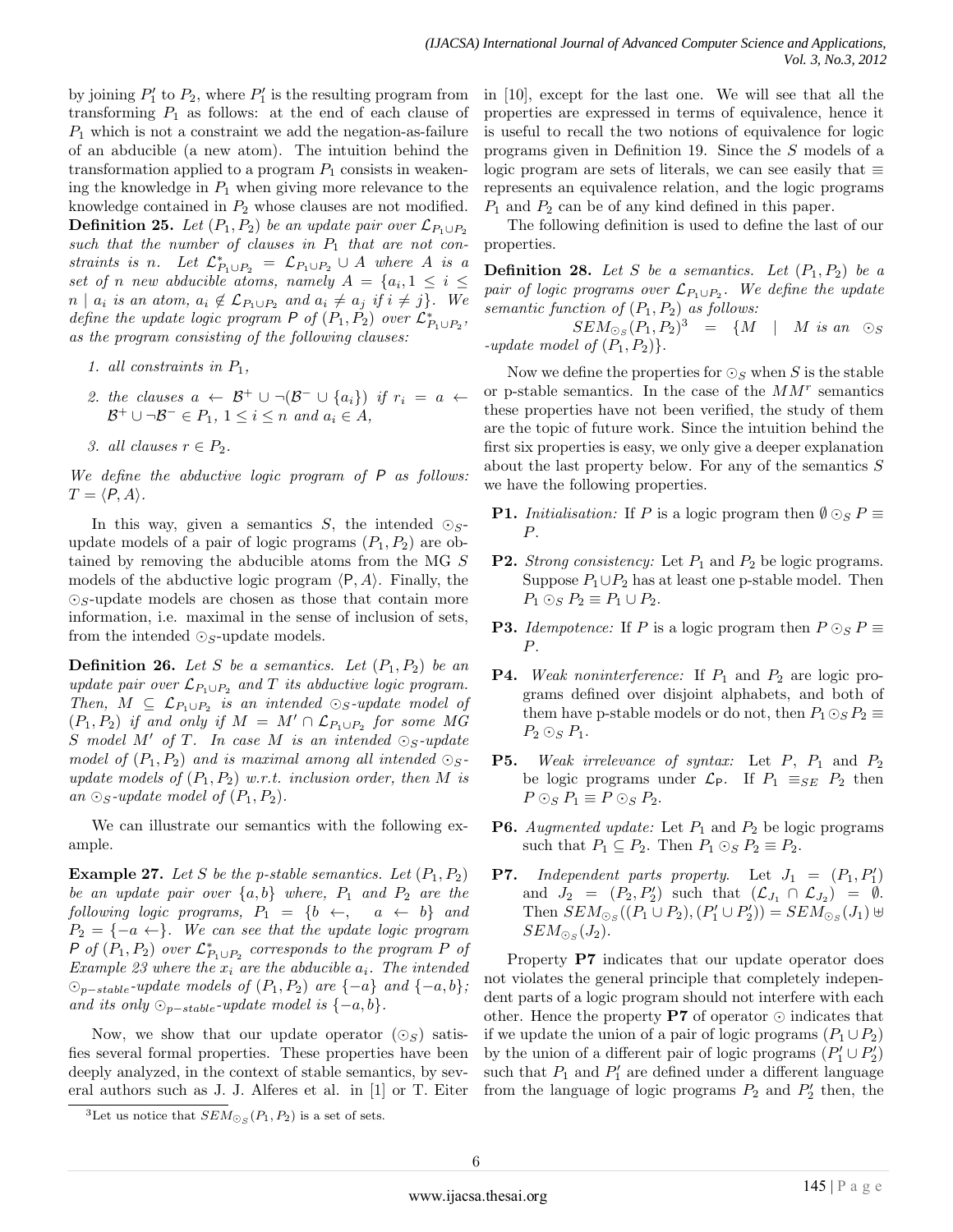result can be also obtained from a particular union of the update of  $P_1$  by  $P'_1$  and the update of  $P_2$  by  $P'_2$ . This particular union of updates corresponds to our Definition 28.

The next example is taken from [16], where it is used for different purposes.

#### **Example 29.**

| Let $P_1$ be:                      | Let $P'_1$ be:                     |
|------------------------------------|------------------------------------|
| $open School \leftarrow$ .         | $-open School \leftarrow holiday.$ |
| $holding \leftarrow \neg workday.$ | $workday \leftarrow \neg holiday.$ |
|                                    |                                    |

| Let $P_2$ be:            | Let $P'_2$ be:            |
|--------------------------|---------------------------|
| $see Stars \leftarrow$ . | $-see Stars \leftarrow$ . |

Let *S* be the *p*-stable semantics. Let  $J_1 = (P_1, P'_1)$ ,  $J_2 = (P_2, P'_2)$ *, and*  $J = ((P_1 \cup P_2), (P'_1 \cup P'_2))$ *. We can see that*  $(\mathcal{L}_{J_1} \cap \mathcal{L}_{J_2}) = \emptyset$ *.* 

*According to independent parts property we have that,*  $\sum_{P \in \mathcal{F}} \text{EM}_{\mathcal{O}_{P} - \text{stable}}((P_1 \cup P_2), (P'_1 \cup P'_2)) = SEM_{\mathcal{O}_{P} - \text{stable}}(J_1) \; \forall i$ *SEM<sup>⊙</sup>p−stable* (*J*2) *since*  $SEM_{\odot_{p-stable}}((P_1 \cup P_2), (P'_1 \cup P'_2)) =$ *{{openSchool, workday, −seeStars}}* = *{{openSchool, workday}* }  $SEM_{\odot p - stable}(J_1) \oplus SEM_{\odot p - stable}(J_2)$ .

**Theorem 30.** *The update operator*  $(\bigcirc_S)$  *satisfies properties,* **P1***,* **P2***,* **P3***,* **P4***,* **P5***,* **P6***, and* **P7** *when S is stable or p-stable semantics.*

*Proof.* We present the proof for the p-stable semantics. Properties **P1** to **P6** for stable semantics are proved in [20]. The proof of property **P7** for the stable semantics is similar to the one presented here for the p-stable semantics.

First, it is straightforward to verify that given a p-stable consistent program *P*, if *M* is p-stable model of *P* then there is not another p-stable model  $M'$  of  $P$  such that  $M' \subset M$ . So, by this last fact and by Lemma 24, it is also straightforward to verify that given an abductive logic program  $\langle P, A \rangle$ , where P is p-stable consistent, then if M is a MG p-stable model of  $\langle P, A \rangle$  then there is not another MG pstable model  $M'$  of  $\langle P, A \rangle$  such that  $M' \subset M$ .

**(P1. Initialisation**):  $\emptyset \odot P = P$  by construction. Hence  $\emptyset$  ⊙<sub>*p*−*stable*  $P \equiv P$ .</sub>

(**P2. Strong consistency**): Let  $Q = (P_1 \cup P_2)$  such that *Q* is p-stable consistent. Let  $J = (P_1, P_2)$ . We must prove that *M* is an  $\odot_{p-stable}$  update model of *J* iff *M* is a p-stable model of *Q*.

Let us notice that programs *Q* and P have the same clauses except for some of them, namely in P there are some clauses that have an abducible atom (a new atom) in their body and these atoms do not occur in *Q*. So when we apply iteratively Lemma 20, two things are certain:

(1) *S* is a p-stable model of *Q*, iff *S* is also a p-stable model of P, and

(2) if *Q* is p-stable consistent, then P is p-stable consistent too.

(*⇒*) By hypothesis *M* is an *⊙<sup>p</sup>−stable* update model of *J*, then by Definition 26, there exists a MG p-stable model  $M'$  of the abductive logic program of *J*,  $\langle P, A \rangle$ , such that  $M = M' \cap \mathcal{L}_J$ . Then by Definition 22, there exists  $\Delta, \Delta \subseteq A$ such that  $\langle M', \Delta \rangle$  is a MG p-stable model of  $\langle P, A \rangle$ , where  $M = M' \cap L_J$ .

By hypothesis, *Q* is p-stable consistent then, by (2) P is p-stable consistent too. Hence applying Lemma 24, it is possible to verify that  $\Delta = \emptyset$  and  $M' = M$ . So  $\langle M, \emptyset \rangle$  is a MEG p-stable model of *⟨*P*, A⟩*. Finally by Definition 21, *M* is a p-stable model of P. Thus by (1) we have that *M* is a p-stable model of *Q*.

 $(\Leftarrow)$  Let *M* be a p-stable model of *Q*. By (1), *M* is a p-stable model of P. By Lemma 24, *M* is a MG p-stable model of the abductive logic program of *J*,  $\langle P, A \rangle$ . By Lemma 24, *M* ∩ *A* =  $\emptyset$ . Hence by Definition 26, *M* is an  $\odot_{p-stable}$ update model of *J*.

(**P3. Idempotence**): If *P* does not have p-stable models, then neither does  $P \odot_{p-stable} P$ . If *P* has p-stable models, then  $P \cup P$  does, hence by Strong Consistency,  $P \cup P \equiv$ *P* ⊙<sup>*p*</sup>*−stable P*. Hence in each case  $P$  ⊙<sup>*p*</sup>*−stable*  $P$   $\equiv$  *P*.

(**P4.** Weak noninterference): If each of  $P_1$  and  $P_2$  lacks of p-stable models then the update (in any order) lacks of p-stable models. If *P*<sup>1</sup> and *P*<sup>2</sup> have p-stable models, then *P*<sub>1</sub>∪*P*<sub>2</sub> does too — because they are defined over disjoint alphabets. By Strong Consistency,  $P_1 \cup P_2 \equiv P_1 \odot_{p-stable} P_2$ . Also  $P_2 \cup P_1 \equiv P_2 \odot_{p-stable} P_1$ . Hence,  $P_1 \odot_{p-stable} P_2 \equiv$  $P_2 \odot_{p-stable} P_1$ .

(**P5. Weak irrelevance of syntax**): Let *P*, *P*1, and  $P_2$  be logic programs under the same language  $\mathcal{L}$ . Since  $P_1 \equiv_{SE} P_2$ , then for every program  $P, P \cup P_1$  is strongly equivalent to  $P \cup P_2$ . Thus,  $(P \cup A) \cup P_1$  and  $(P \cup A) \cup P_2$  have exactly the same p-stable models. Thus,  $P \odot_{p-stable} P_1$  and  $P \odot_{p-stable} P_2$  have exactly the same EG p-stable models. Therefore,  $P \odot_{p-stable} P_1$  and  $P \odot_{p-stable} P_2$  have exactly the same MG p-stable models. Hence,  $P \odot_{p-stable} P_1 \equiv$  $P \odot_{p-stable} P_2$ .

(**P6. Augmented update**): If *P*<sup>2</sup> does not have pstable models, neither does  $P_1 \odot_{p-stable} P_2$ . If  $P_2$  has at least one p-stable model and  $P_1 \subseteq P_2$  then,  $(P_1 \cup P_2)$ has at least one p-stable model too. By strong consistency  $P_1 \odot_{p-stable} P_2 \equiv P_1 \cup P_2$ . Hence in each case  $P_1 \odot_{p-stable} P_2 \equiv P_2.$ 

(**P7.** Independent parts): Let  $J_1 = (P_1, P'_1), J_2 =$  $(P_2, P'_2)$  such that  $(\mathcal{L}_{J_1} \cap \mathcal{L}_{J_2}) = \emptyset$ , and  $J = ((P_1 \cup P_2), (P'_1 \cup P'_2))$  $(P'_2)$ ). Let *M*<sub>1</sub> and *M*<sub>2</sub> be a *⊙*<sub>*p*−*stable* update model of *J*<sub>1</sub></sub> and a  $\odot_{p-stable}$  update model of  $J_2$  respectively. It is clear that  $M_1$  and  $M_2$  are disjoint, since  $(\mathcal{L}_{J_1} \cap \mathcal{L}_{J_2}) = \emptyset$ . We have to prove that *M* is a  $\odot_{p-stable}$  update model of *J* iff *M* = *M*<sub>1</sub> ∪ *M*<sub>2</sub>.

(*⇒*) By Definition 26, if *M* is a *⊙<sup>p</sup>−stable* update model of *J*, then there exists  $M'$ , a MG p-stable model of  $\langle P, B \rangle$ , such that  $M = M' \cap \mathcal{L}_J$ . Then by Definition 22, there exists  $\Delta$ ,  $\Delta \subset B$  such that  $\langle M', \Delta \rangle$  is a EG p-stable model of  $\langle P, B \rangle$  and it is minimal. By Definition 21, M' is a p-stable